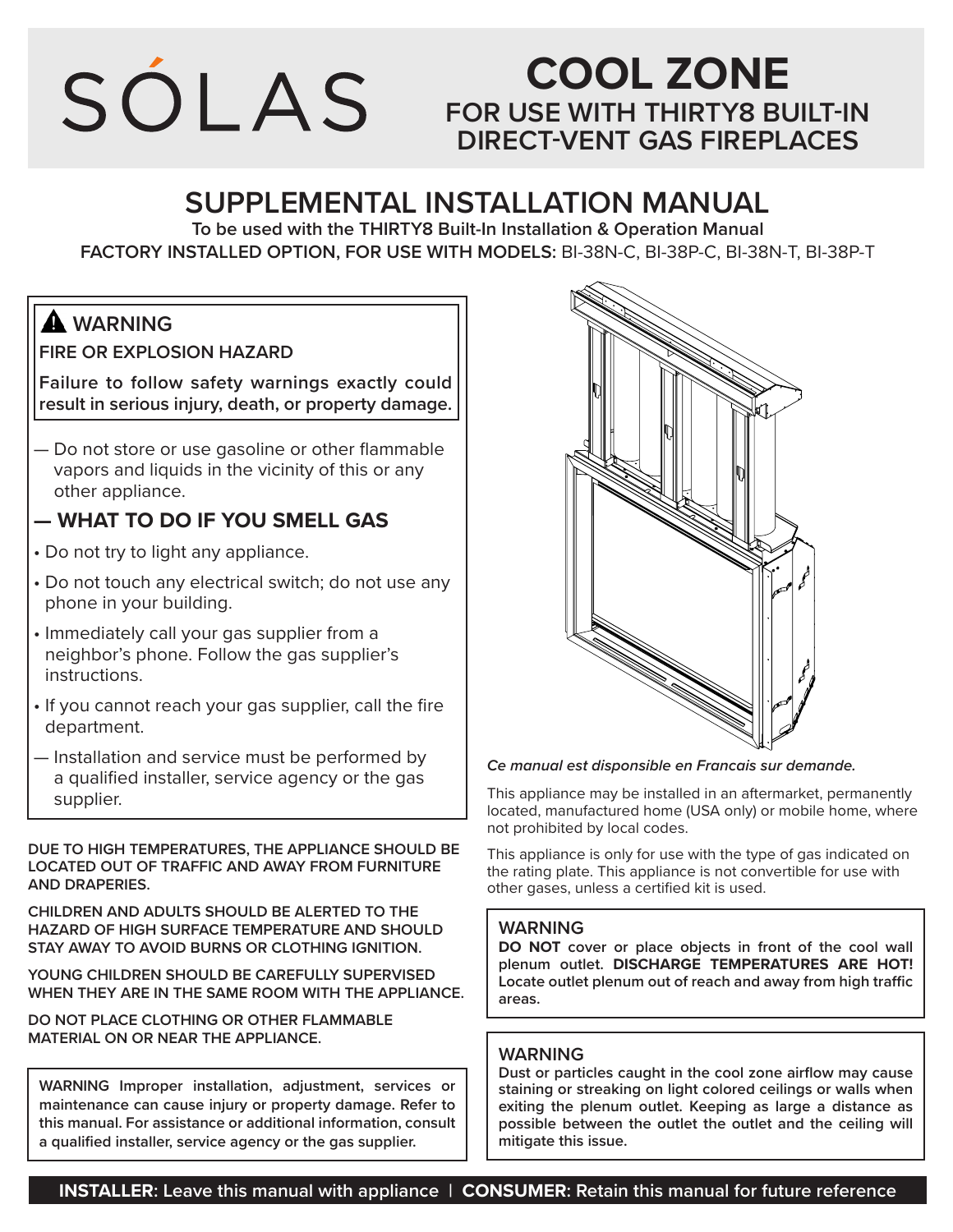## **CONTENTS**

## *Congratulations on your purchase of a SÓLAS!*

*We welcome you to the SÓLAS family of gas fireplaces. Each of our products are skillfully designed and expertly manufactured in the USA. We take great pride in every fireplace we make. Each product is fully tested throughout the production process to ensure your safety and warmth throughout the years.*

> Sincerely, The SÓLAS Team

**WE STRONGLY SUGGEST THAT YOU READ THIS MANUAL THOROUGHLY BEFORE BEGININNG THE INSTALLATION OF THIS DIRECT VENT GAS FIREPLACE. ALTHOUGH THE BASIC REQUIREMENTS FOR THE INSTALLATION OF ALL DIRECT VENT GAS FIREPLACES ARE SIMILAR, EACH SPECIFIC PRODUCT HAS ITS OWN UNIQUE SET-UP AND INSTALLATION REQUIREMENTS THAT MUST BE FOLLOWED EXACTLY. PLAN YOUR INSTALLATION IN ADVANCE BY CAREFULLY REVIEWING ALL THE INFORMATION CONTAINED IN THIS MANUAL.**

The information contained in this manual is believed to be correct at the time of printing. SÓLAS LLC reserves the right to change or modify any information or specifications without notice. SÓLAS LLC grants no warranty, implied or stated, for the installation or maintenance of your appliance, and assumes no responsibility for any consequential damage(s). © 2021 Copyright SÓLAS LLC.

**Note:** This manual is a supplement to the SÓLAS THIRTY8 Built-In Installation & Operation Manual. This manual only contains information regarding the Cool Zone Technology. Refer to the product manual for all other aspects of the installation and operation of your SÓLAS Fireplace.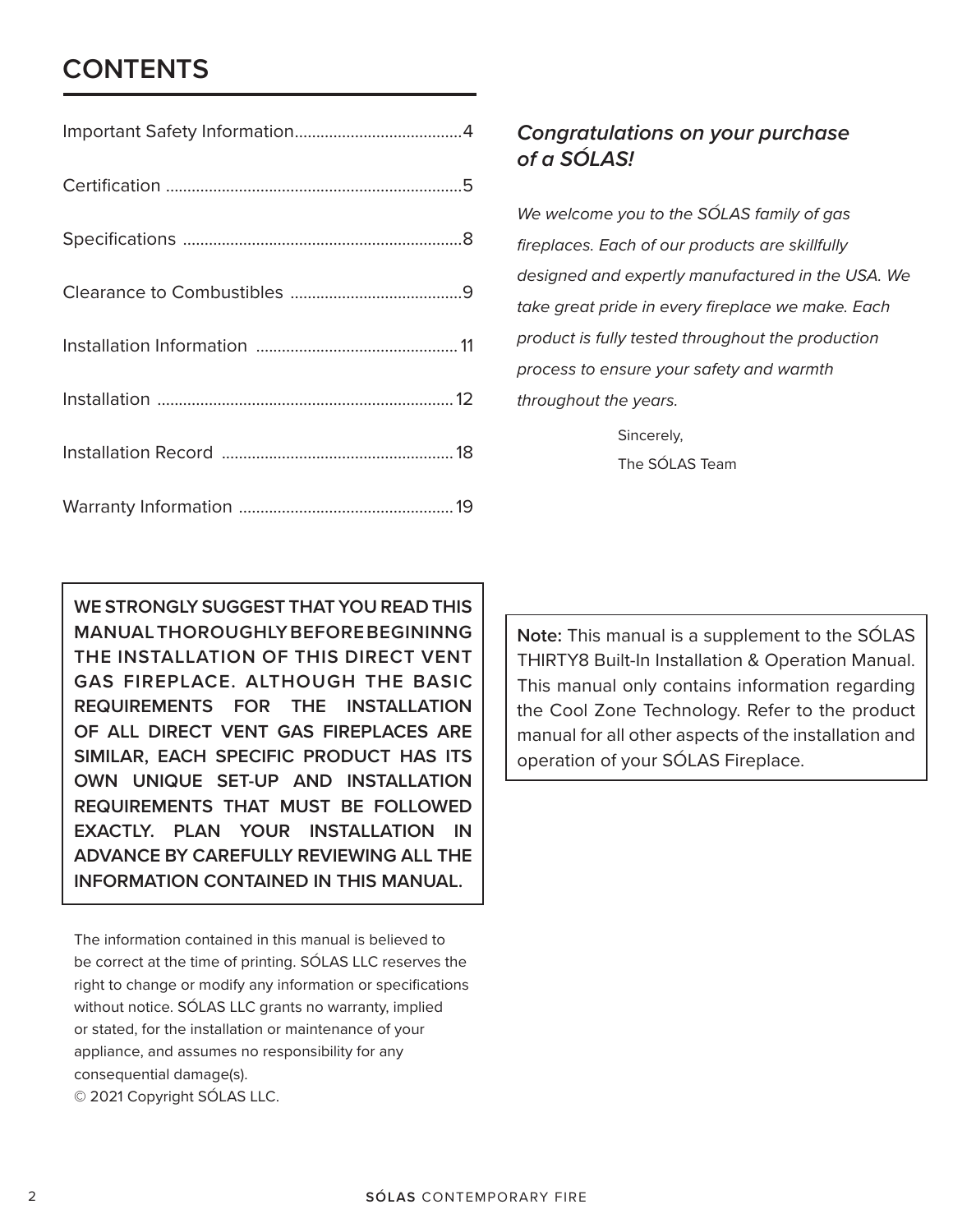## *Félicitations pour votre achat d'un SÓLAS !*

*Nous vous souhaitons la bienvenue dans la famille des foyers au gaz SÓLAS. Chacun de nos produits est habilement conçu et fabriqué de manière experte aux États-Unis. Nous sommes très fiers de chaque foyer que nous fabriquons. Chaque produit est entièrement testé tout au long du processus de production pour garantir votre sécurité et votre chaleur au fil des ans.*

*Sincèrement,*

*SÓLAS*

**AVERTISSEMENT: Assurez vous de bien suivre les instructions données dans cette notice pour réduir e au minimum le risque d'incendie ou d'explosion ou pour éviter tout dommage matériel, toute blessure ou la mort.**

**Ne pas entreposer ni utiliser d'essence ni d'autres vapeurs ou liquids inflammables dans le voisinage de cet ap pareil ou de tout autre appareil.**

- **QUE FAIRE SI VOUS SENTEZ UNE ODEUR DE GAZ:**
- **Ne pas tenter d'allumer d'appareil.**
- **Ne touchez à aucun interrupteur. Ne pas vous servir des téléphones se trouvant dans le bâtiment où vous trouvez.**
- **Appelez immédiatem ent votre fournisseur de gaz depuis un voisin. Suivez les instructions du fournisseur.**
- **Si vous ne pouvez rejoindre le fournisseur de gaz, appelez le service des incendies.**
- **L'installation et l'entretien doivent être assurés par un installateur ou un s ervice d'entretien qualifié ou par le fournisseur de gaz.**

**Cet appareil peut être installé dans une maison préfabriquée (mobile) déjà installée à demeure si les règlements locaux le permettent.** 

**Cet appareil doit être utilisé uniquement avec les types de gaz indiqués sur la plaque signalétique. Cet appareil ne peut être converti à d'autres gaz, sauf si une trousse de conversion est utilesée.**

**Example the instant enteration and manuel many the dependent of the applements locaux le permettent.**<br> **Containing the solarce identifiere utilisé uniquement avec les types**<br>
de gaz indiqués sur la plaque signalétique. Ce **Ne pas utilieser cet appareils il a été plongé, meme partiellement, dans l'eau. Appeler un technician qualifié pour inspecter l'appareail et remplacer toute partie du système de commande et toute commande qui a été plongée dans / 'eau.**

**ATTENTION: Au moment de l'entretien des commandes, étiquetez tous les files avant de les débrancher. Des erreurs de la câblage peuvent entraîner un fonctionnement inadequate et dangereux.** 

**S'assurer que l'appareil fonctionne adéquatement une fois l'entretien terminé.**

**AVERTISSEMENT: Ne pas utiliser l'appareil si la panneau frontal en verre n'est pas en place, est craqué ou brisé. Confiez le remplacement du panneau à un technician agree.**

**INSTALLATEUR:** LAISSEZ CE MANUEL AVEC L'APPAREIL. **CONSOMMATEUR:** CONSERVEZ CE MANUEL AUX FINS DE CONSULTATION ULTÉRIEURE.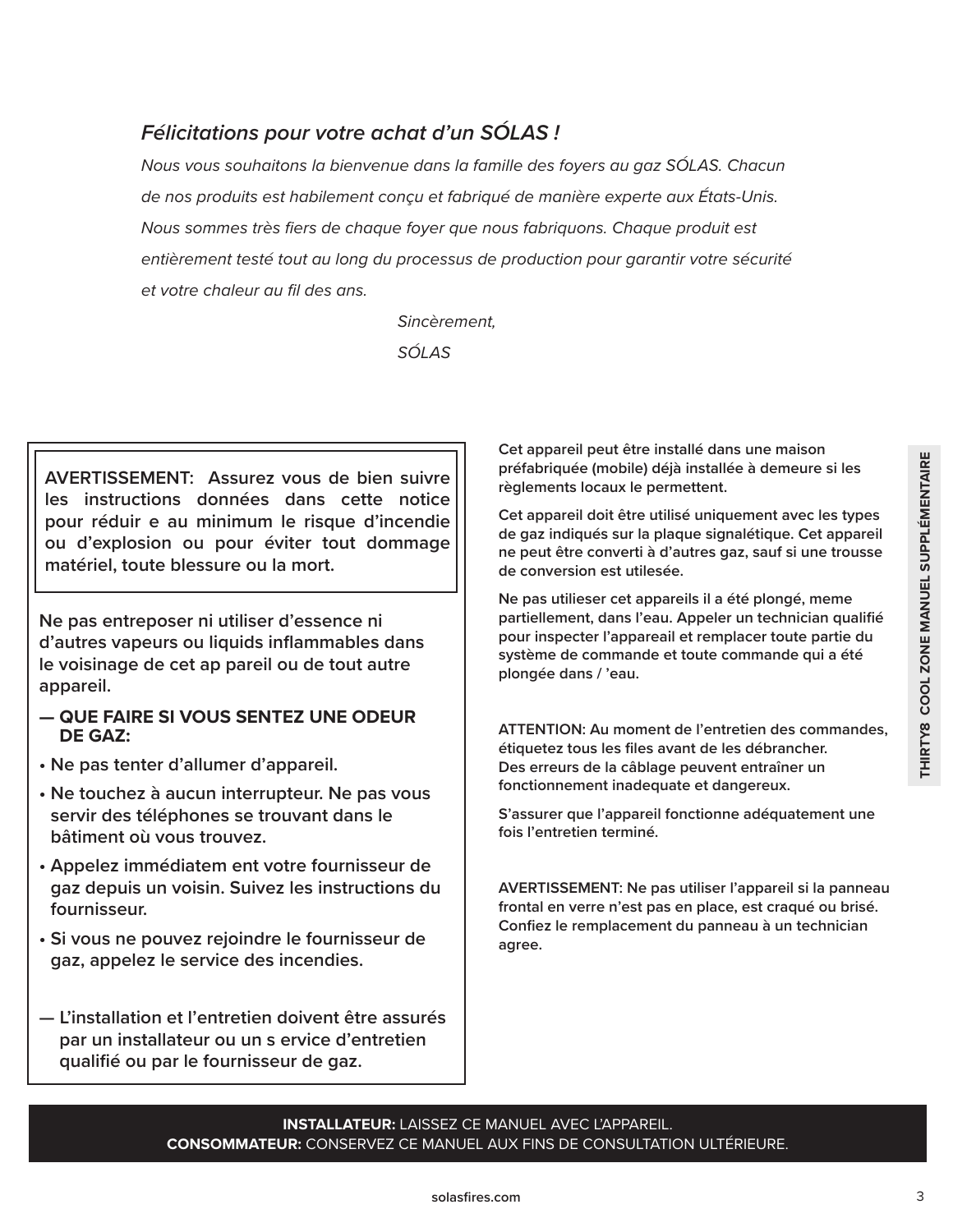The installation must conform with local codes or, in the absence of local codes, with the National Fuel Gas Code, ANSI Z223.1/NFPA 54, or the Natural Gas and Propane Installation Code, CSA B149.1.

A manufactured home (USA only) or mobile home OEM installation must conform with the Manufactured Home Construction and Safety Standard, Title 24 CFR, Part 3280 or when such a standard is not applicable, the Standard for Manufactured Home Installations, ANSI/BCSBCS A225.1, or Standard for Gas Equipped Recreational Vehicles and Mobile Housing, CSA Z240.4.

The appliance and its appliance main gas valve must be disconnected from the gas supply piping system during any pressure testing of that system at test pressures in excess of  $\frac{1}{2}$  psi (3.5 kPa).

The appliance must be isolated from the gas supply piping system by closing its equipment shutoff valve during any pressure testing of the gas supply piping system at test pressures equal to or less than  $\frac{1}{2}$  psi (3.5 kPa).

The installation must provide for adequate ventilation air to the appliance.

This gas appliance must not be connected to a chimney flue serving a separate solid-fuel burning appliance.

The appliance, when installed, must be electrically grounded in accordance with local codes, or, in the absence of local codes, with the National Electrical Code ANSI/NFPA 70, or the Canadian Electrical Code, CSA C22. 1.

The appliance area must be kept clear and free from combustible materials, gasoline and other flammable vapors and liquids.

The flow of combustion and ventilation air must not be obstructed. Adequate accessibility clearances must be maintained for servicing and proper operation of this appliance.

From the appliance was many pressure to essay of the spiral system and the spiral spiral at test pressures in excess of  $Y_2$  psi (3.5 kPa). **A barrier d** piping system by closing its equipment shufof **from the hydrodynal** Do not use this appliance if any part has been under water. Immediately call a qualified service technician to inspect the appliance and to replace any part of the control system and any gas control which has been under water.

**Due to high temperatures, the appliance should be located out of traffic and away from furniture and draperies.**

**Children and adults should be alerted to the hazards of high surface temperatures and should stay away to avoid burns or clothing ignition.**

**Young children should be carefully supervised when they are in the same room as the appliance. Toddlers, young children and others may be susceptible to accidental contact burns. A physical barrier is recommended if there are atrisk individuals in the house. To restrict access to a fireplace or stove, install an adjustable safety gate to keep toddlers, young children and other at-risk individuals out of the room and away from hot surfaces.**

**A barrier designed to reduce the risk of burns from the hot viewing glass is provided with this appliance and shall be installed for the protection of children and other at-risk individuals.**

**If the barrier becomes damaged, the barrier shall be replaced with the manufacturer's barrier for this appliance.**

**Clothing or other flammable material should not be placed on or near the appliance.**

**Any screen or guard removed for servicing an appliance must be replaced prior to operating the appliance.**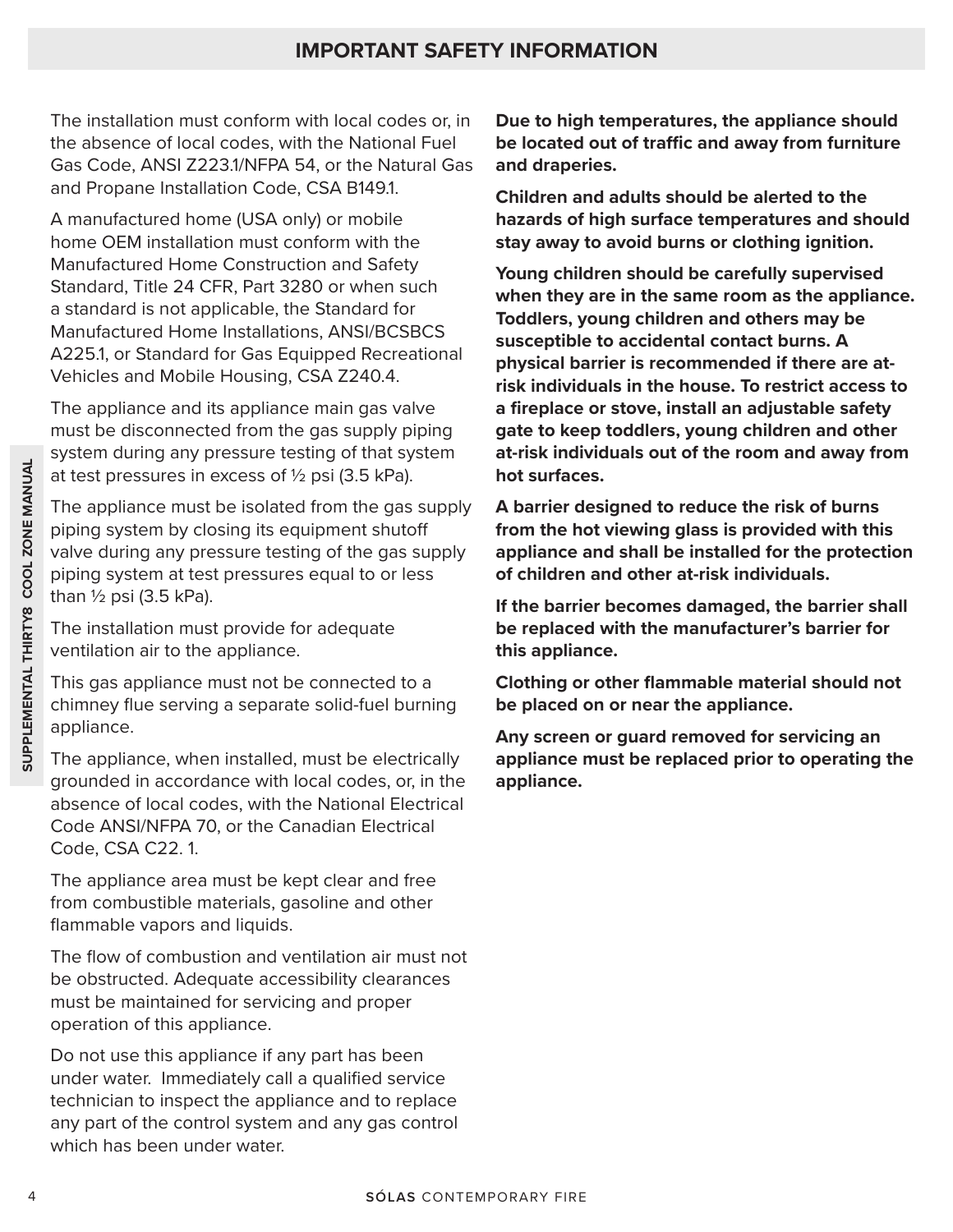**Installation and repair should be done by a qualified service technician. The appliance should be inspected before use and at least annually by a professional service technician. More frequent cleaning may be required due to excessive lint from carpeting, bedding material, etc. It is imperative that the control compartments, burners and circulating air passageways of the appliance be kept clean.**

**WARNING: Do not operate the appliance with the glass door assembly removed, or if the glass is cracked or broken. Replacement of the glass should be done by a qualified service technician.**

**WARNING: Use only glass assembly, P/N 38- 510 which includes the glass panel, frame and gasket. Do not use substitute materials. Do not strike or slam the glass front. Do not use abrasive cleaners. Do not clean when hot.**

### **CAUTION: DO NOT OPERATE WITH BROKEN GLASS**

## **CERTIFICATION**

- This appliance has been certified by PFS TECO to ANSI Z21.88-2016/CSA 2.33-2016 Vented Gas Fireplace Heaters and CAN/CGA-2.17-2017, Gas-Fired Appliances for Use At High Altitudes.
- This SÓLAS Gas Fireplace is approved for installation at elevations up to 2000 feet in the U.S. and 1370 meters (4500 feet) in Canada without change. If your installation is at an elevation greater than these, consult with the local authority having jurisdiction for gas product installations to determine their specific requirements for high altitude installations.
- These appliances are approved for installation in the Commonwealth of Massachusetts by the Board of State Examiners of Plumbers and Gas Fitters.

in the Commonwealth of Massachusetts by the<br>Board of State Examiners of Plumbers and Gas<br>Fitters.<br>Fitters.<br>**For further information regarding the product**<br>listing and certification, refer to the appliance<br>installation manu **For further information regarding the product listing and certification, refer to the appliance installation manual supplied with your fireplace.**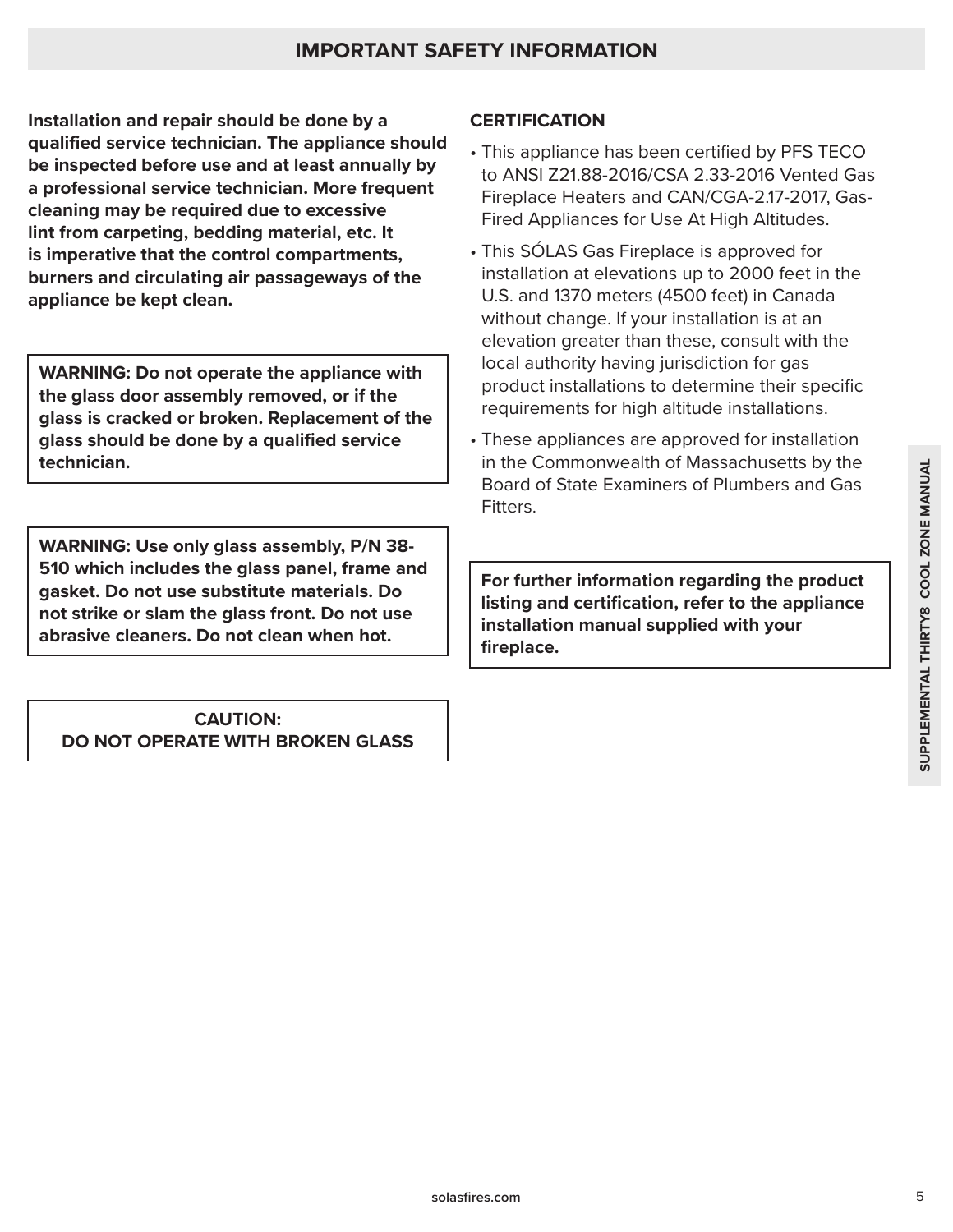| <b>FIREPLACE MODEL #</b> | <b>KIT PART #</b> | <b>ITEM DESCRIPTION</b>                           | <b>ITEM PART #</b> | <b>ITEM QTY</b><br><b>PER KIT</b> |
|--------------------------|-------------------|---------------------------------------------------|--------------------|-----------------------------------|
| <b>THIRTY8</b>           |                   | THIRTY8 COLLECTOR BASE                            | 12796              |                                   |
|                          |                   | THIRTY8 COLLECTOR ASSEMBLY                        | 12805              |                                   |
| <b>BI-38N-C</b>          |                   | THIRTY8 PLENUM                                    | 12807              |                                   |
|                          | $CZK-38$          | COOL ZONE 5" HOSE CLAMP                           | 12666              |                                   |
| <b>BI-38P-C</b>          |                   | THIRTY8 VIEWING AREA TRIM KIT** (with Screen) Blk | 13209-01           | 12                                |
|                          |                   | THIRTY8 VIEWING AREA TRIM KIT** (with Screen) SS  | 13209-06           | 12                                |
| <b>BI-38N-T</b>          |                   | THIRTY8 PLENUM OUTLET TRIM - Black                | 13055-01           |                                   |
|                          |                   | THIRTY8 PLENUM OUTLET TRIM - White                | 13055-08           |                                   |
| <b>BI-38N-T</b>          | <b>FLX-5-50</b>   | COOL ZONE 5" FLEX PIPE* (50ft) (Optional)         | <b>FLX-5-50</b>    |                                   |

## **COOL ZONE KIT CONTENTS**

FOR SPINAMETER, 2-PLY THICK, 3003 ALUMINUM<br>
IS REQUIRED FOR THE COOL-ZONE INSTALLED<br>
FLX-5-50 DIRECT FROM SOLAS OR SOURCE A COMPA<br>
SAME SPECIFICATIONS.<br>
"THE THIRTYS VIEWING AREA TRIM KIT IS INSTALLED<br>
FIREPLACE AT THE FAC **\*50FT OF 5" DIAMETER, 2-PLY THICK, 3003 ALUMINUM FLEX LINER (0.34LBS/FT) IS REQUIRED FOR THE COOL-ZONE INSTALLATION, YOU MAY CHOOSE TO ORDER FLX-5-50 DIRECT FROM SÓLAS OR SOURCE A COMPARABLE ALTERNATIVE OF THE SAME SPECIFICATIONS.** 

**\*\*THE THIRTY8 VIEWING AREA TRIM KIT IS INSTALLED ON YOUR THIRTY8 FIREPLACE AT THE FACTORY**

**For Replacement Parts and Customer Service, contact your SÓLAS Dealer or;**

**SÓLAS, LLC** 

452 Sunapee Street, Newport, NH 03773 P (603) 298-5169 sales@solasfires.com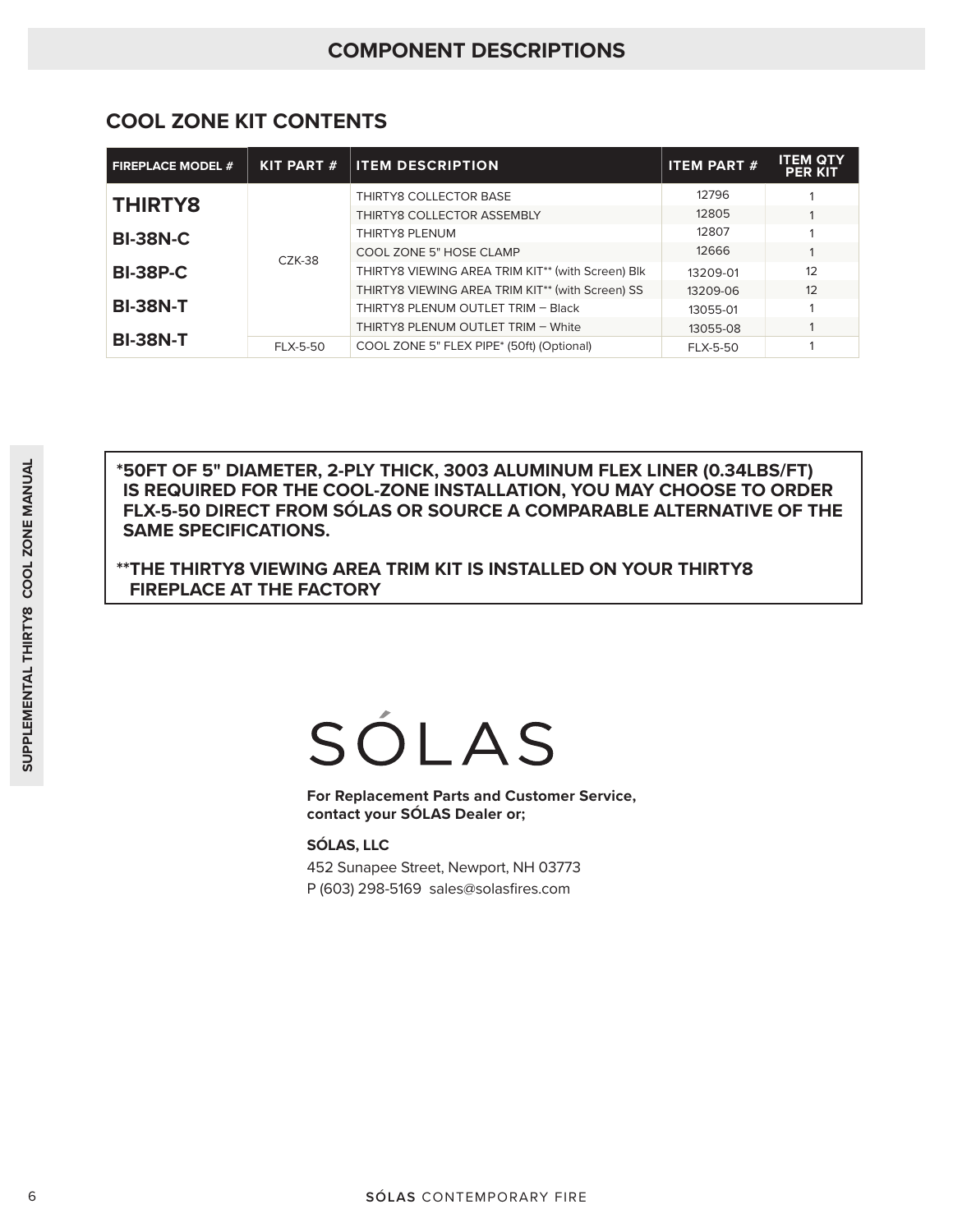## **COMPONENT DESCRIPTIONS**

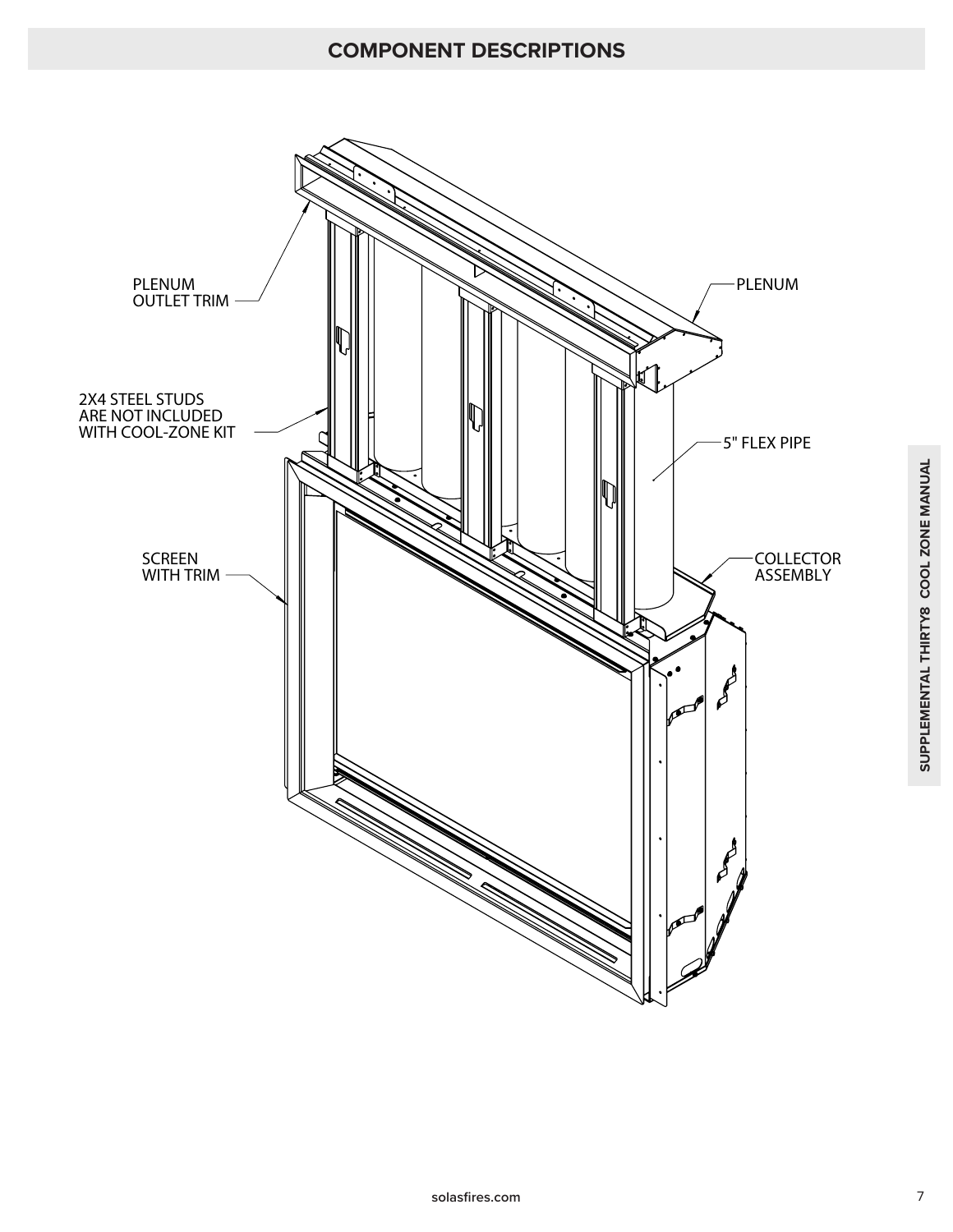## **SPECIFICATIONS**

**NOTE:** THE FOLLOWING CLEARANCES AND DIMENSIONS ARE FOR COOL-ZONE INSTALLATIONS ONLY, FOR NON-COOL-ZONE INSTALLATIONS REFER TO THE THIRTY8 INSTALLATION MANUAL.



## **COOL ZONE KIT DIMENSIONS**

|                  | Е<br>G                                                               | <b>SELLISTI</b><br>ستختب<br>e |
|------------------|----------------------------------------------------------------------|-------------------------------|
| <b>DIMENSION</b> | <b>COOL ZONE KIT DIMENSIONS</b>                                      |                               |
| $A$ (MIN)        | <b>DIMENSION DESCRIPTION</b><br>MINIMUM FIREPLACE CAVITY HEIGHT      | THIRTY8<br>67.64" (1,718mm)   |
| A (MAX)          | MAXIMUM FIREPLACE CAVITY HEIGHT                                      | 133.64" (3,394mm)             |
| B                | FIREPLACE CAVITY WIDTH                                               | 43.00" (1,092mm)              |
| C                | FIREPLACE CAVITY DEPTH                                               | 21.00" (533mm)                |
| D                | <b>VIEWING AREA WIDTH</b>                                            | 41.75" (1,060mm)              |
| E                | <b>VIEWING AREA HEIGHT</b>                                           | 34.54" (877mm)                |
| F(MIN)           | MINIMUM STEEL STUD LENGTH                                            | 29.00" (737mm)                |
| $F$ (MAX)        | MAXIMUM STEEL STUD LENGTH                                            | 95.00" (2,413mm)              |
| G                | FLOOR TO CENTERLINE VIEWING AREA                                     | 18.30" (465mm)                |
| H(MIN)           | MINIMUM CENTERLINE OF VIEWING AREA TO<br>CENTERLINE OF PLENUM OUTLET | 47.55" (1208mm)               |
|                  | MAXIMUM CENTERLINE OF VIEWING AREA TO                                |                               |
| $H$ (MAX)        | CENTERLINE OF PLENUM OUTLET                                          | 113.55" (2,884mm)             |
| J                | COOL ZONE PLENUM OUTLET WIDTH                                        | 39.87" (1,013mm)              |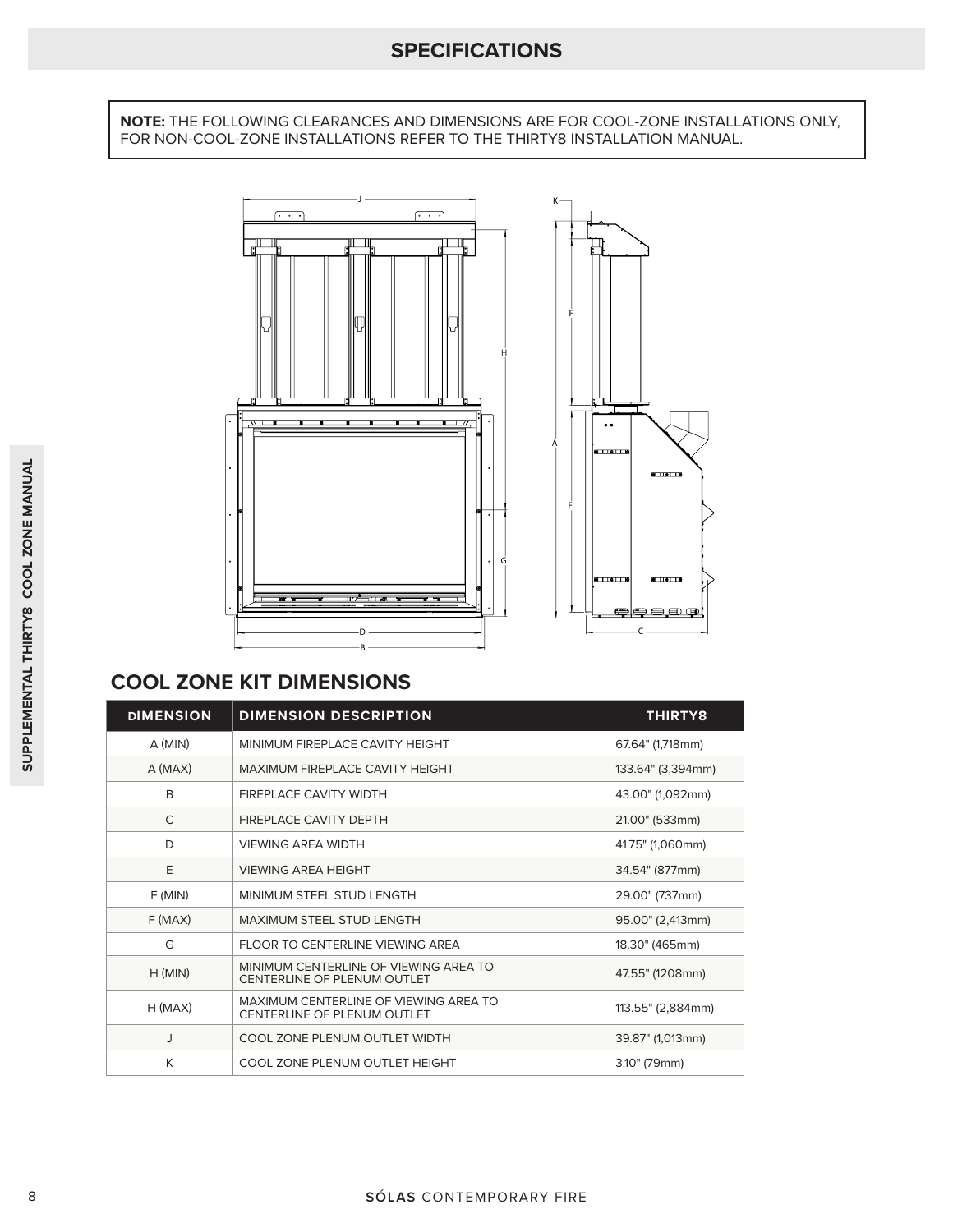**NOTE:** THE FOLLOWING CLEARANCES AND DIMENSIONS ARE FOR COOL-ZONE INSTALLATIONS ONLY, FOR NON-COOL-ZONE INSTALLATIONS REFER TO THE THIRTY8 INSTALLATION MANUAL.



## **COOL ZONE COMBUSTIBLE STUD DIMENSIONS**

| <b>Dimension</b> | <b>Dimension Description</b>    | <b>THIRTY8</b>    |
|------------------|---------------------------------|-------------------|
| A (MIN)          | MINIMUM FIREPLACE CAVITY HEIGHT | 67.64" (1,718mm)  |
| $A$ (MAX)        | MAXIMUM FIREPLACE CAVITY HEIGHT | 133.64" (3,394mm) |
| B                | FIREPLACE CAVITY WIDTH          | 43.00" (1,092mm)  |
|                  | FIREPLACE CAVITY DEPTH          | 21.00" (533mm)    |

- 1.50" (38mm) clearance to combustibles is required around the outer diameter of the flue pipe.
- 1.50" (38mm) clearance to combustibles is required around the COOL-ZONE flex pipes.
- This framing guide is just an example of the many ways in which a SÓLAS Fireplace can be installed. You may need to customize this framing design to allow for features such as doors, windows, structural frame members or local code requirements.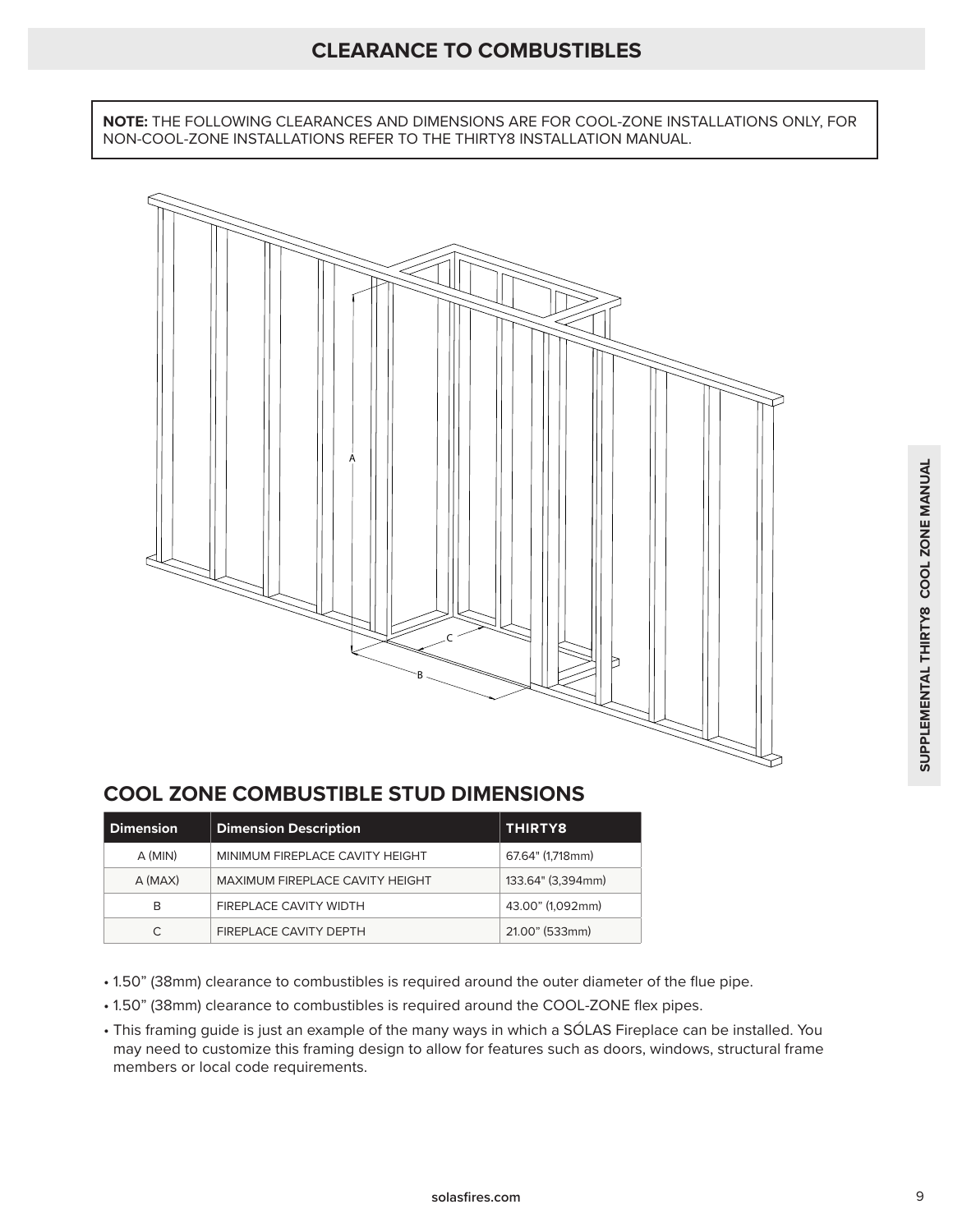## **CLEARANCE TO COMBUSTIBLES**

**NOTE:** THE FOLLOWING CLEARANCES AND DIMENSIONS ARE FOR COOL-ZONE INSTALLATIONS ONLY, FOR NON-COOL-ZONE INSTALLATIONS REFER TO THE THIRTY8 INSTALLATION MANUAL.



## **MANTEL, SIDE WALL, AND CEILING DIMENSIONS**

| <b>Dimension</b> | <b>Dimension Description</b>                                                                    | THIRTY8          |
|------------------|-------------------------------------------------------------------------------------------------|------------------|
|                  | MINIMUM INSIDE CORNER CLEARANCE                                                                 | $6.00"$ (152mm)  |
| M                | NON-COMBUSTIBLE ZONE IMMEDIATELY ABOVE VIEWING AREA.<br>MINIMUM CLEARANCE TO COMBUSTIBLE MANTEL | $6.00"$ (152mm)  |
| N                | NON-COMBUSTIBLE ZONE WIDTH ABOVE VIEWING AREA                                                   | 43.00" (1.092mm) |
| P                | <b>MAXIMUM MANTEL DEPTH</b>                                                                     | 12.00" (305mm)   |
| Q                | MINIMUM INSIDE CLEARANCE FROM PLENUM TO CEILING                                                 | 3.00" (76mm)     |
| R                | MINIMUM INSIDE CORNER CLEARANCE AT PLENUM                                                       | $6.00"$ (152mm)  |

**WARNING: Follow these instructions carefully to ensure safe installation. Failure to follow instructions exactly can create a fire hazard**.

- The first 6.00" (152mm) (see Dimension "M" in the above image) immediately above the viewing area must be finished with non-combustible materials.
- If the viewing area is less that 4.00" above the floor, a non-combustible hearth must be installed, see the THIRTY8 installation manual for details.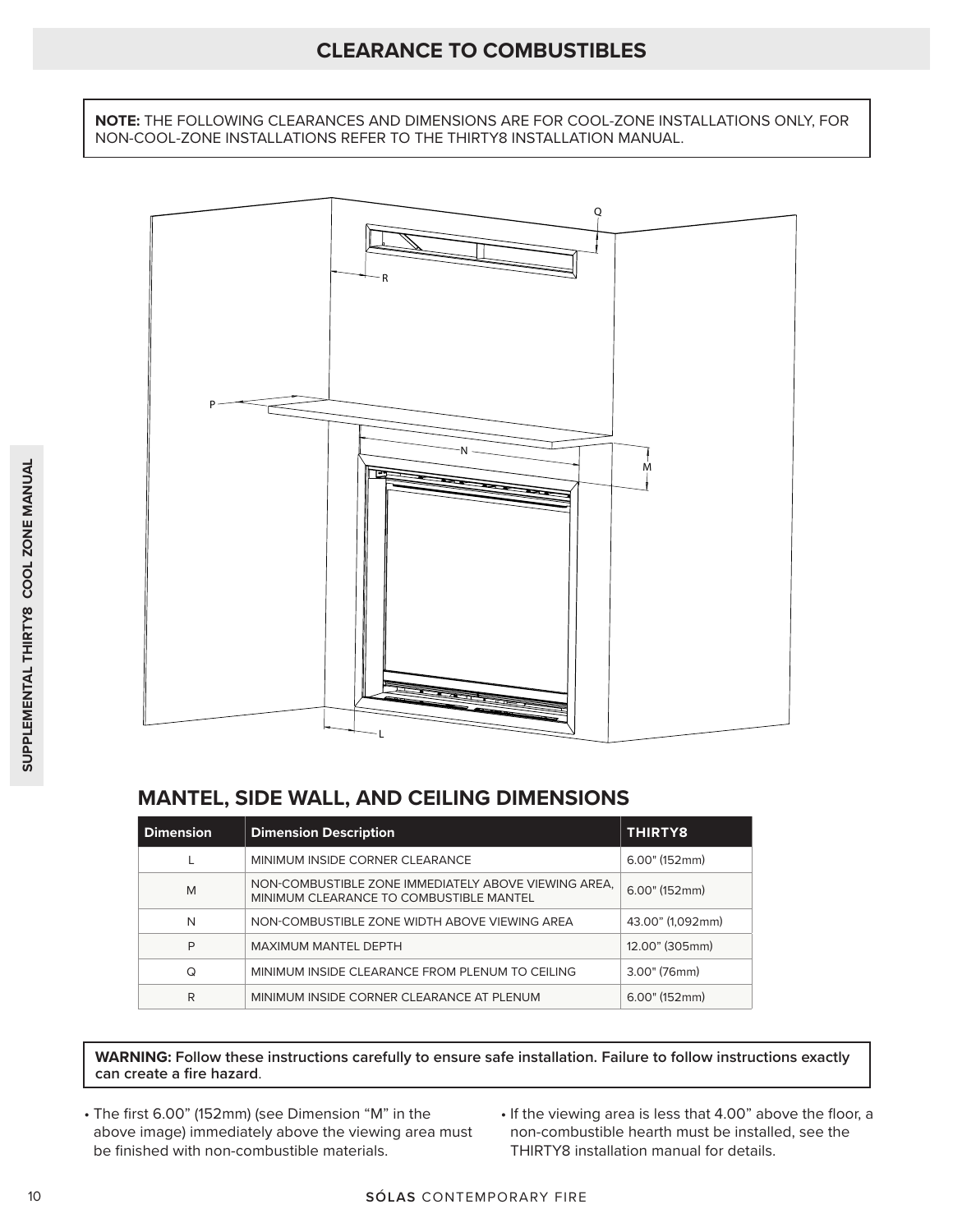#### **WARNING**

**Read all instructions completely and thoroughly before attempting installation. Failure to do so could result in serious injury, property damage, or loss of life. Operation of improperly installed or maintained venting system could result in serious injury, property damage, or loss of life.** 

**NOTE: All electrical wiring, gas plumbing, or vent installation required by the appliance must be done prior to final finishing. The unit shall be test burned on high for at least 30 minutes prior to final finishing to confirm proper operation. Failure to test the appliance before final finishing may result in significant and costly reconstruction.**

## **INSTALLATION PRECAUTIONS:**

Consult local building codes before beginning the installation. The installer must make sure to select the proper vent system for installation. Before installing the vent system, the installer must read this fireplace manual and vent system instructions. Only a qualified, licensed, installer/service technician shall install the THIRTY8 Fireplace and Cool Zone. The installer must follow the following safety rules:

- Wear gloves and safety glasses for protection.
- Use extreme caution when using ladders or when on rooftops.
- Be aware of electrical wiring locations in walls and ceilings.

#### **The following actions will void the warranty on your fireplace:**

- Installation of any damaged venting component.
- Unauthorized modification of the venting system.
- Installation of any component part not manufactured or approved by SÓLAS Contemporary Fires.
- The following actions will void the warranty on your<br>
fireplace:<br>
Installation of any damaged venting component.<br> **Unauthorized modification of the venting system.**<br>
Installation of any component part not<br>
manufactured or • Installation other than permitted by these supplemental instructions, or the THIRTY8 Installation & Operation Manual.

**NOTICE: Failure to follow these instructions will void the warranty.**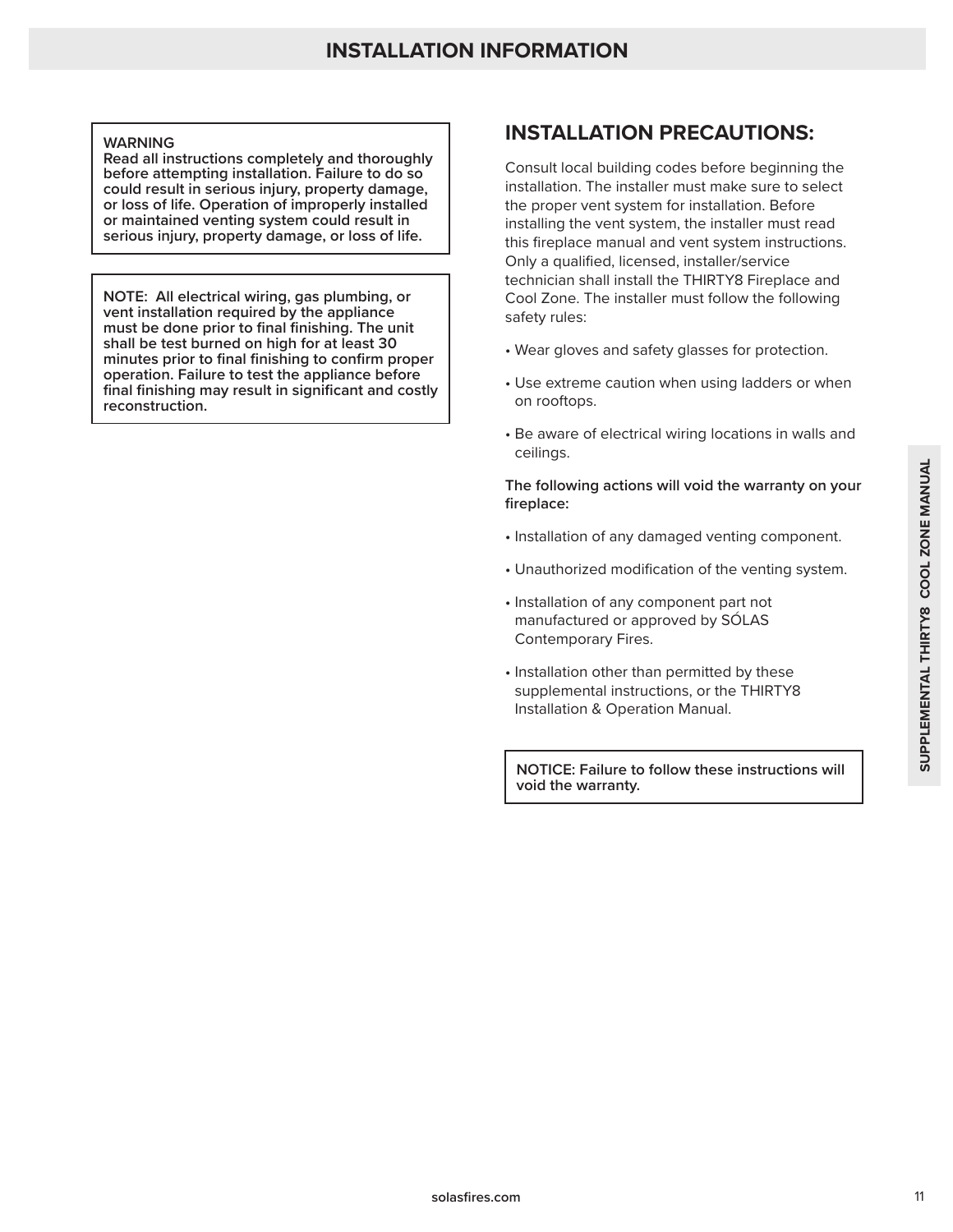1. Move the fireplace into its final position, the surface the fireplace immediately rests on must be constructed of non-combustible material with an R factor of at least .37, with a minimum thickness of ½" (13mm). Remove the "Can Top Blanking Plate" by removing the 14x #10 sheet metal screws using a 5/16" nut driver. You will need these #10 sheet metal screws in step #4.



2. Remove the "Thermal Control Plate" by removing the 5x #10 sheet metal screws using a 5/16" nut driver. This component will not be used with the Cool Zone.

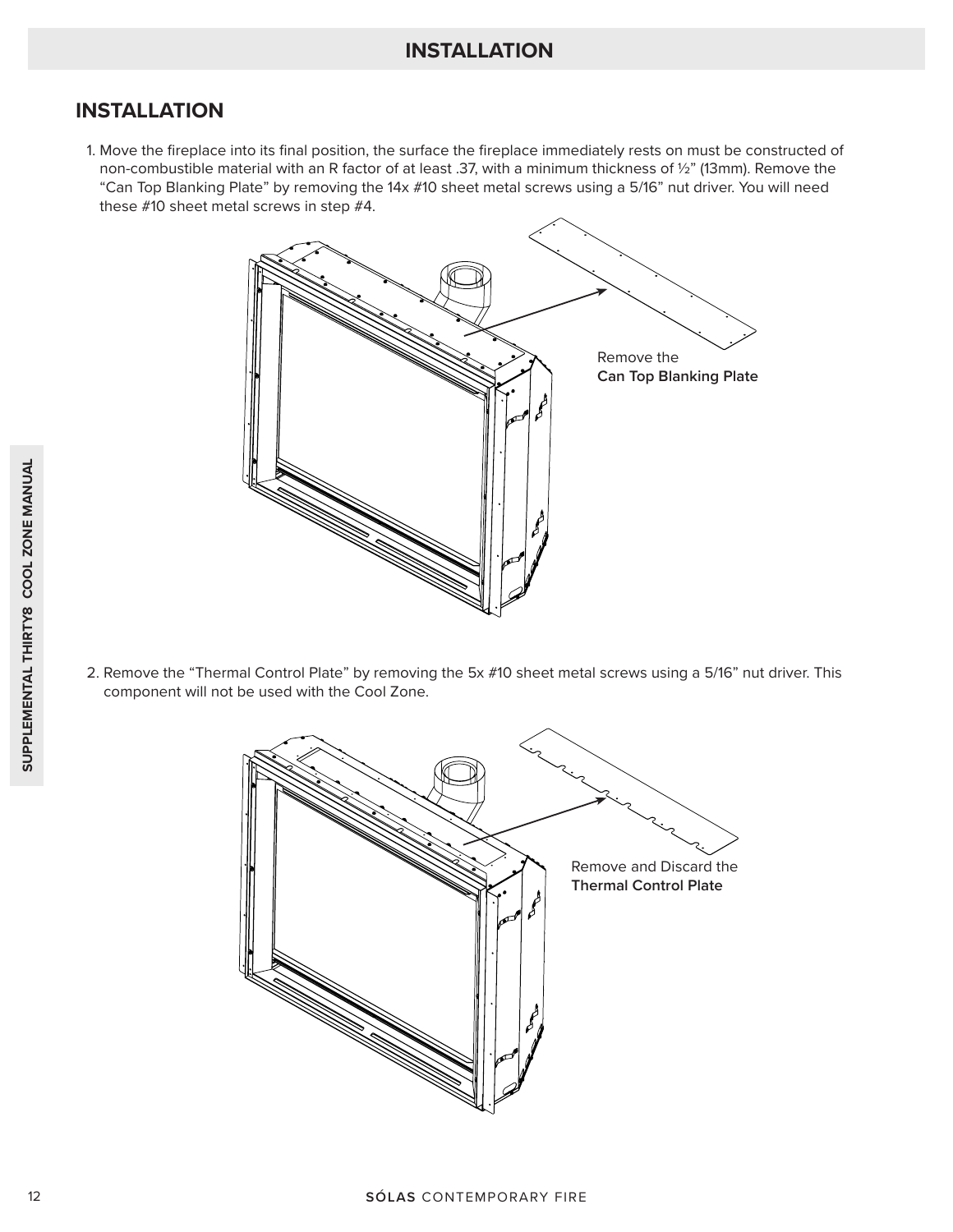3. The top of the firebox, including relief doors should now be visible.



4. Install the "Collector Base" securing with 14x #10 sheet metal screws removed during step #1 using a 5/16" nut driver.

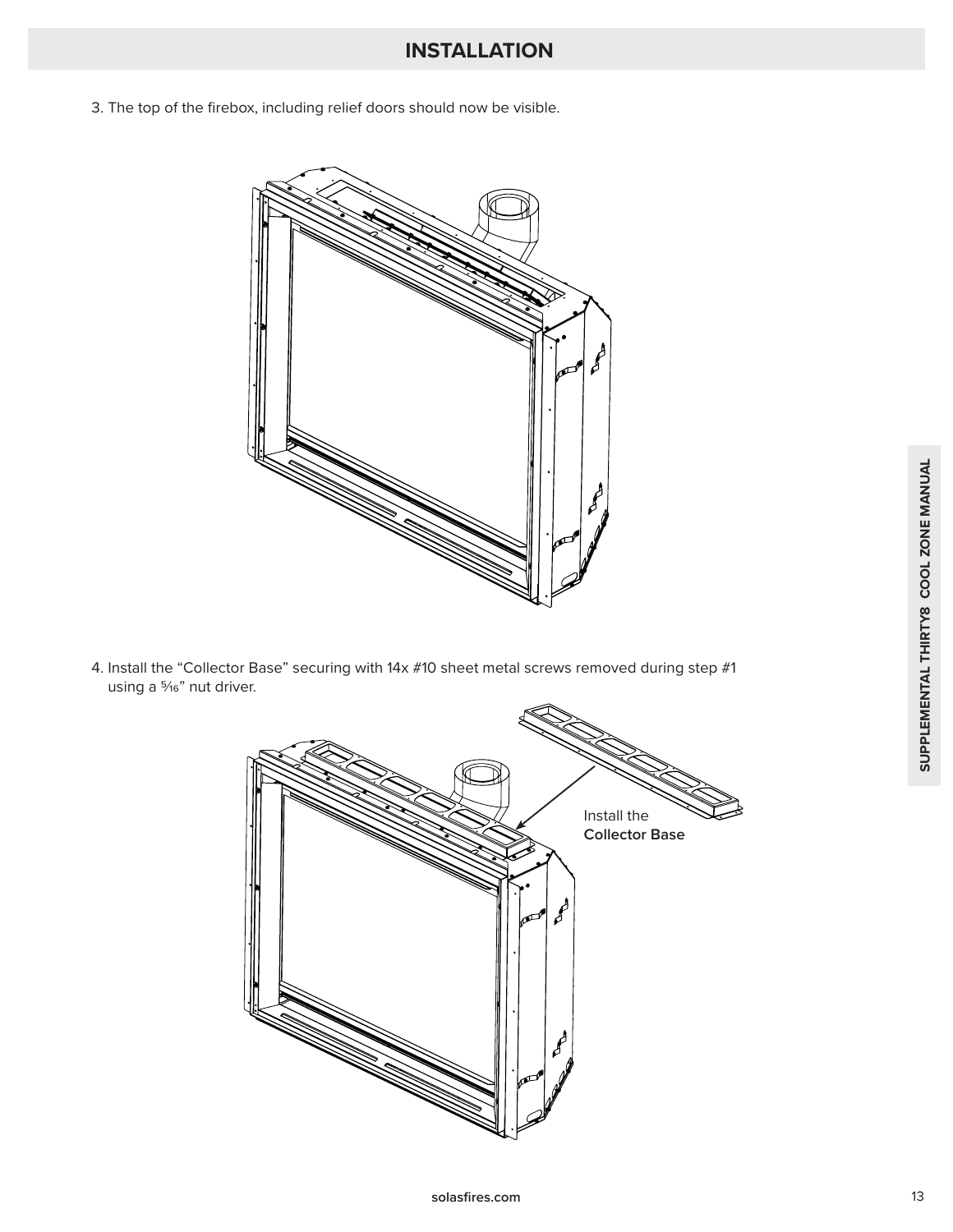5. Place the "Collector Plate Assembly" on top of the "Collector Base" installed in step #4, align the 10x predrilled sheet metal screw holes. Secure the "Collector Plate Assembly" with 10x #10 sheet metal screws using a 5/16" nut driver.

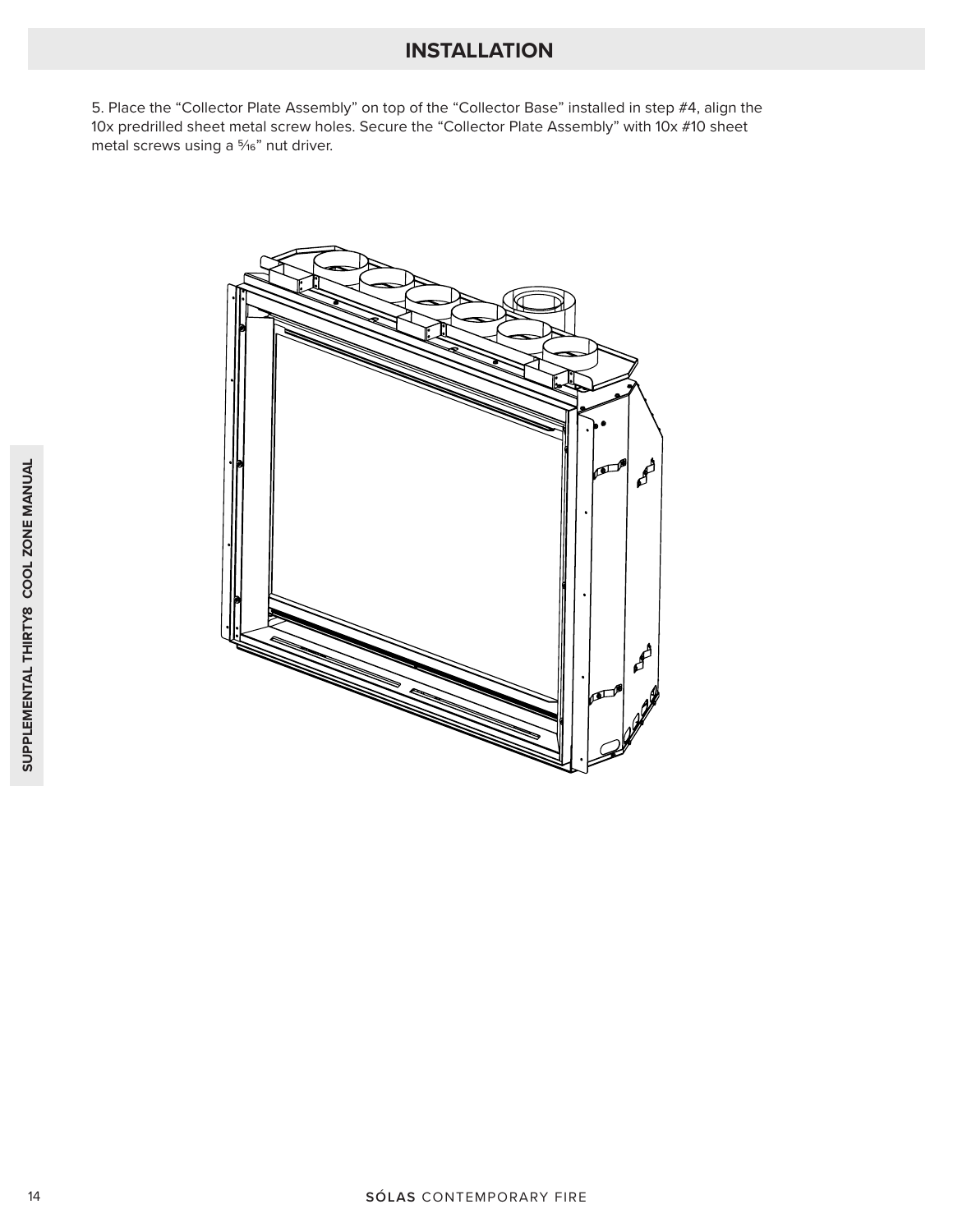6. The (3x) 2x4 steel studs (not included) will be installed next. The stud length, dimensions "F" on page #8 can be calculated using either of the following equations:

English (inches):  $F = A - 39.58$ 

Metric (millimeters):  $F = A - 1005$ *\*Refer to page 8 for dimensions "A" and "F" referenced in the above equations.*



7. Once the studs have been cut to length, insert the studs fully in the collector stud brackets as shown above, secure with (4) #10 self-drilling sheet metal screws per stud.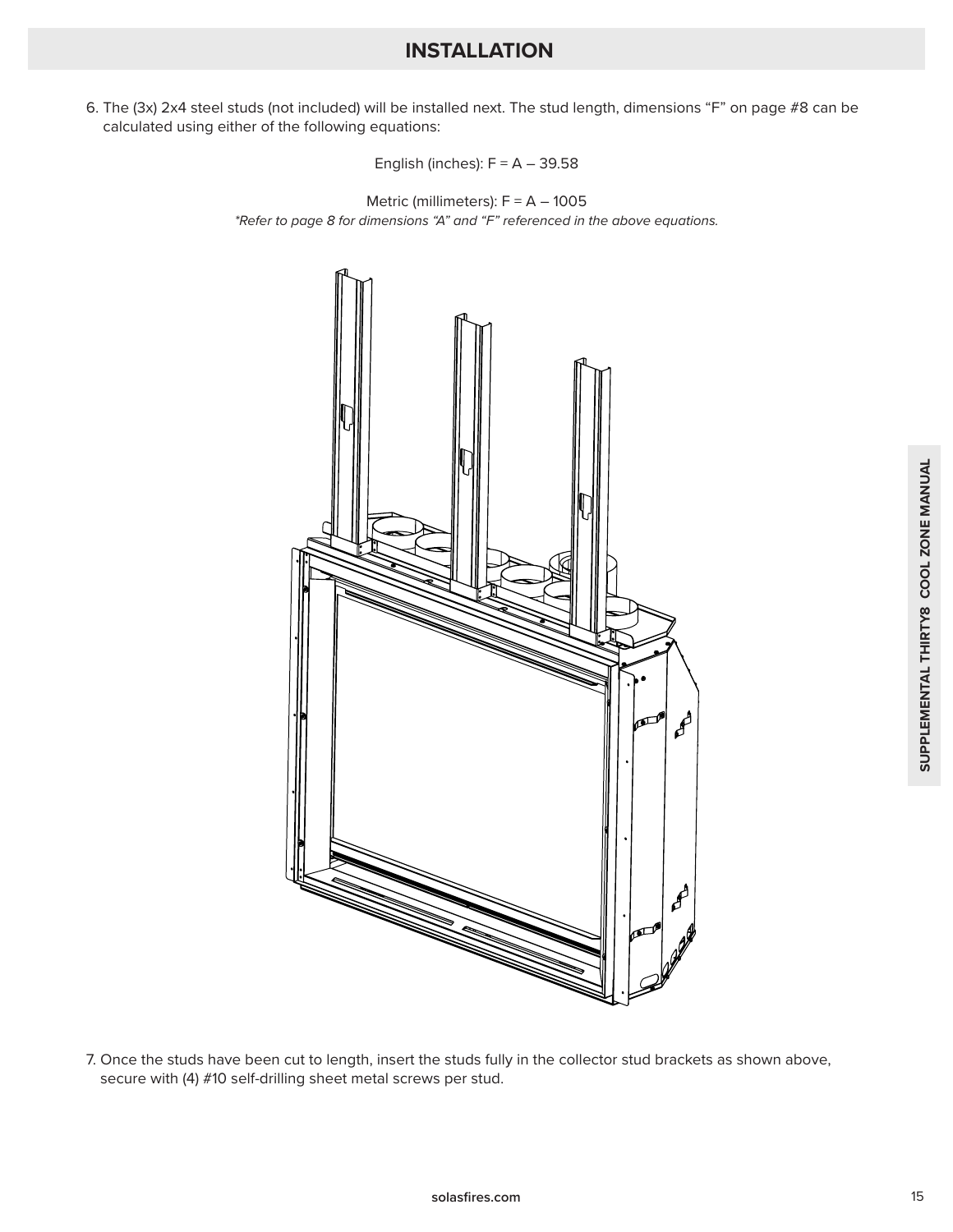8. The 5" diameter flex duct will now be installed. The duct length can be calculated using either of the following equations:

#### **Duct Length Equation:**

English (inches): Duct Length = F – 3.06

Metric (millimeters): Duct Length = F – 78

*\*Refer to step 6 on Page 15 for dimension "F" referenced in the above equations.*



9. Once the duct length has been calculated, stretch the 5" flex and cut to the length calculated in step #8, secure to the collector using 6 of the 5" hose clamps provided..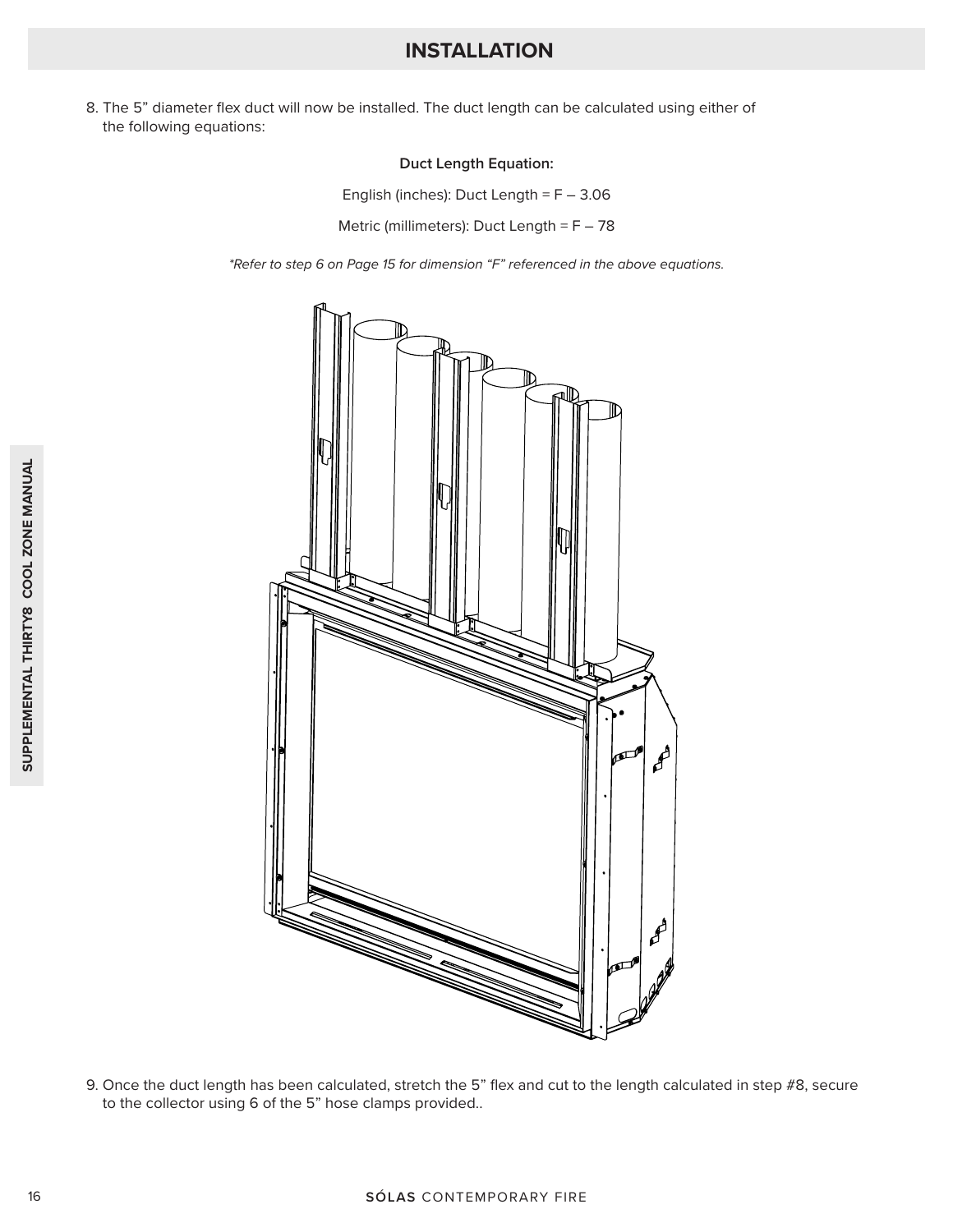10. Install the plenum as shown below, the studs will be inserted into the plenum stud brackets until they make contact with the plenum. Secure the studs to the plenum stud brackets using the (4) #10 self-drilling sheet metal screws per stud bracket provided.



11. Once the plenum has been installed, connect the ducts to the plenum and secure using the 6 remaining 5" hose clamps provided.

#### **NOTE:**

**Before continuing to step 12, refer to the THIRTY8 installation manual regarding lighting the unit for the first time. SOLAS advises that all installations should be tested after the unit is installed but before walls are completely enclosed to confirm normal operation.**

12. Once the unit has been enclosed within the wall the "Plenum Outlet Trim" will be press fit into the plenum outlet opening. Apply some high temperature RTV/silicone during the installation of the "Plenum Outlet Trim" to insure it is secured in place.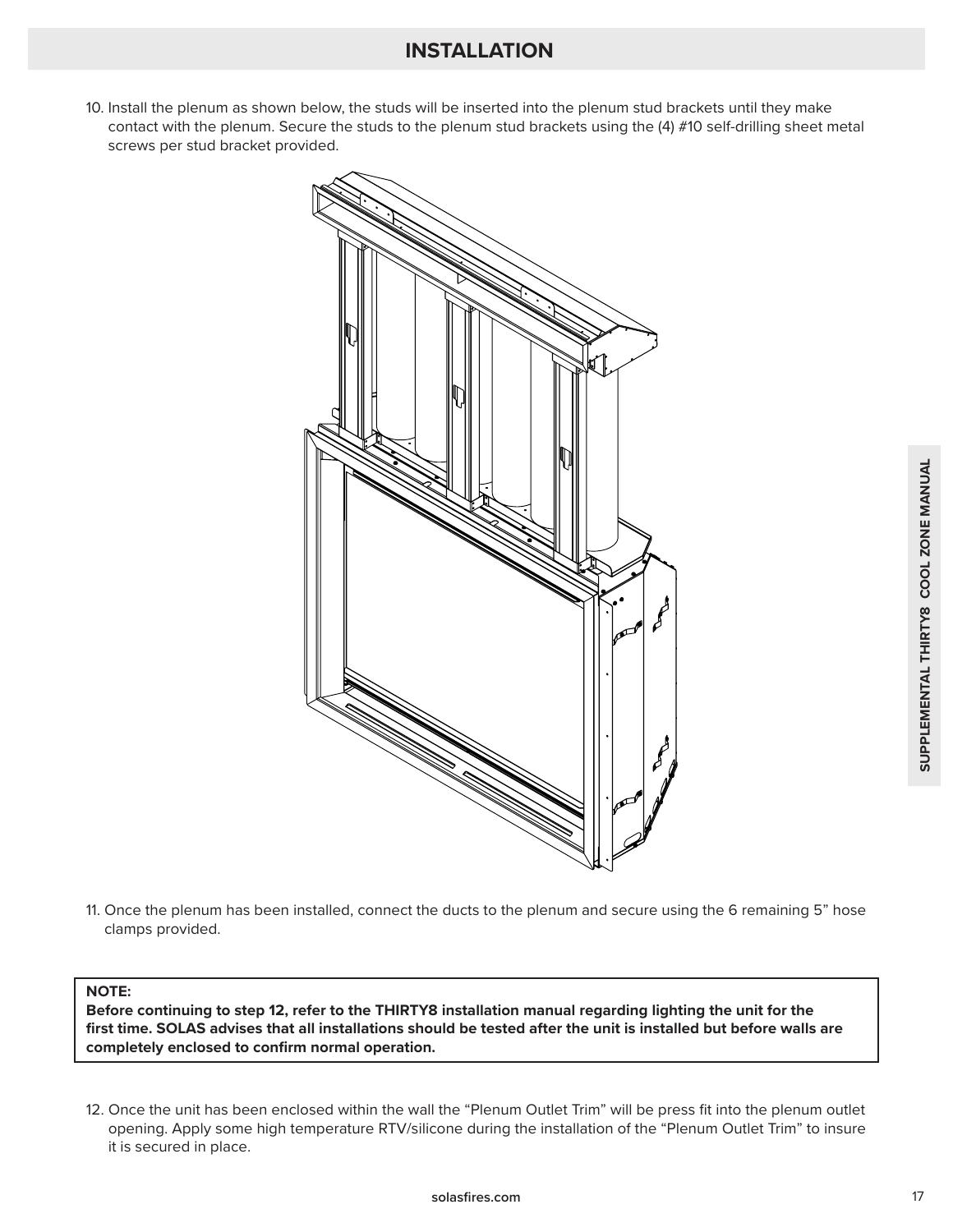## **INSTALLATION RECORD**

The installer should complete the form below that describes the details of the installation. Having this written record of installation information available will greatly expedite trouble-shooting should any problem arise with your stove. The installer should keep a duplicate of this form for their records.

|                      | Fireplace Model: (circle one) BI-38N-C<br><b>BI-38P-C</b><br><b>BI-38N-T</b><br><b>BI-38P-T</b> |
|----------------------|-------------------------------------------------------------------------------------------------|
|                      |                                                                                                 |
|                      | Fuel: (circle one) Natural Gas (NG) Propane (LP)                                                |
|                      | Was the unit converted from one gas to another? (circle one) YES<br><b>NO</b>                   |
| COOL ZONE MANUAL     | Manifold Pressure (after Installation): High Fire: ____________________________ in. WC          |
|                      | Low Fire: ___________________________________ in. WC                                            |
| SUPPLEMENTAL THIRTY8 |                                                                                                 |
|                      | Was the fireplace derated? (circle one) YES<br>NO.                                              |
|                      |                                                                                                 |
|                      |                                                                                                 |
|                      |                                                                                                 |
|                      |                                                                                                 |
|                      |                                                                                                 |
|                      |                                                                                                 |
|                      |                                                                                                 |
|                      |                                                                                                 |
|                      |                                                                                                 |
|                      |                                                                                                 |
|                      |                                                                                                 |
|                      |                                                                                                 |
| 18                   | SÓLAS CONTEMPORARY FIRE                                                                         |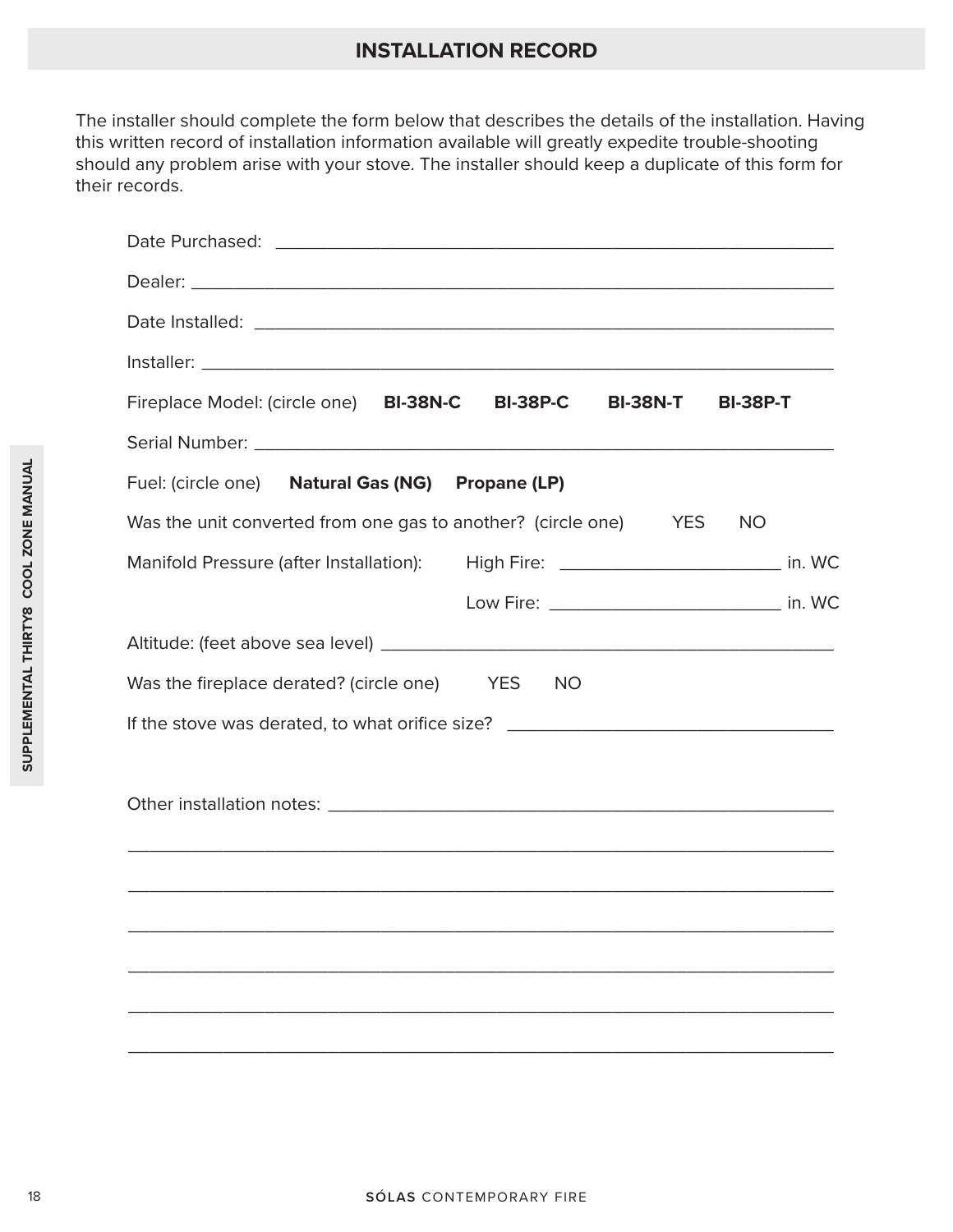## **WARRANTY INFORMATION**

#### **THE WARRANTY**

SÓLAS, LLC, a division of Progressive Manufacturing, Inc. ("SÓLAS"), Limited Lifetime Warranty warrants your SÓLAS brand gas fireplace ("Product") to be free from defects in materials and workmanship at the time of manufacture. The Product body and firebox carry the Limited Lifetime Warranty on workmanship defects causing loss of structural integrity. Ceramic glass carries the Limited Lifetime Warranty against thermal breakage only. After installation, if covered components manufactured by SÓLAS are found to be defective in material or workmanship during the Limited Lifetime Warranty period and while the Product remains at the site of the original installation, SÓLAS will, at its option, repair or replace the covered components. If repair or replacement is not commercially practical, SÓLAS will, at its option, refund the purchase price or wholesale price of the SÓLAS product, whichever is applicable. SÓLAS will also pay their prevailing labor rates, as determined in its sole discretion, incurred in repairing or replacing such components during the warranty period. THERE ARE EXCLUSIONS AND LIMITATIONS to this Limited Lifetime Warranty as described herein.

#### **COVERAGE COMMENCEMENT DATE**

Warranty coverage begins on the date of installation. The warranty shall commence no later than 24 months following the date of product shipment from SÓLAS, regardless of the installation date.

#### **EXCLUSIONS AND LIMITATIONS**

This Limited Lifetime Warranty applies only if the Product is installed in the United States or Canada and only if operated and maintained in accordance with the printed instructions accompanying the Product and in compliance with all applicable installation and building codes and good trade practices.

This warranty is non-transferable and extends to the original owner only. The Product must be purchased through a listed supplier of SÓLAS and proof of purchase must be provided. The Product body and firebox carry the Limited Lifetime Warranty. The following do not carry the Limited Lifetime Warranty, but are warranted as follows:

- **Burner** Repair or replacement for three years from date of installation.
- **Gas components & electrical components** Repair or replacement for one year from date of installation.
- **Blowers & remote controls** Repair or replacement for one year from the date of installation.
- **Porcelain Firebox Liners** Replacement for one year against cracking or breakage due to thermal stress from date of installation. Excludes surface and hairline cracks and scratches or slight color changes that do not affect the operation or safety of the unit.
- Gaskets Repair or replacement for one year from the date of installation.
- **Surrounds** Replacement for one year against cracking or breakage due to thermal stress. Excludes surface and hairline cracks and scratches or slight color changes that do not affect the operation or safety of the unit.
- **Labor coverage** Prevailing SÓLAS rates apply for the warranty period of the component. SÓLAS will not be liable for travel costs for service work.

SÓLAS will not be responsible for: (a) damages caused by normal wear and tear, accident, riot, fire, flood, or acts of God; (b) damages caused by abuse, negligence, misuse, or unauthorized alteration or repair of the Product affecting its stability or performance. The Product must be subjected to normal use. The product is designed to burn either natural or propane gas only. Burning conventional fuels such as wood, coal or any other solid fuel will cause damage to the Product, will produce excessive temperatures and could result in a fire hazard. (c) Damages caused by failing to provide proper maintenance and service in accordance with the instructions provided with the Product; (d) damages, repairs or inefficiency resulting from faulty installation or application of the Product.

Discoloration and some minor expansion, contraction, or movement of certain parts and resulting noise is normal and not a defect, and, therefore, not covered under warranty. The installer must ensure the appliance is burning as per the rating tag at the time of installation. Over-firing (operation above the listed BTU rate) of this appliance can cause serious damage and will nullify this warranty.

This warranty is void if:

- a) The unit has been operated in atmospheres contaminated by chlorine, fluorine or other damaging chemicals.
- b) The unit is subject to submersion in water or prolonged periods of dampness or condensation.
- c) Any damage to the unit, combustion chamber, heat exchanger or other components due to water or weather damage which is the result of, but not limited to improper chimney/venting installation.

Damage to stainless steel, gold, nickel or porcelain enameled surfaces caused by fingerprints, scratches, melted items, or other external sources left on these surfaces from the use of cleaners is not covered in this warranty.

SÓLAS is not responsible for inadequate fireplace system draft caused by air conditioning and heating systems, mechanical ventilation systems, or general construction conditions which may generate negative pressure in the room in which the appliance is installed. Additionally, SÓLAS assumes no responsibility for drafting conditions caused by venting configurations, adjoining trees or buildings, adverse wind conditions or unusual environmental factors and conditions that affect the operation of the unit.

This Limited Lifetime Warranty covers only parts and labor as provided herein. In no case shall SÓLAS be responsible for materials, components, or construction, which are not manufactured or supplied by SÓLAS or for the labor necessary to install, repair, or remove such materials, components, or construction. Additional utility bills incurred due to any malfunction or defect in equipment are not covered by this warranty. All replacement or repair components will be shipped F.O.B. from the nearest stocking SÓLAS facility.

#### **LIMITATION ON LIABILITY**

It is expressly agreed and understood that SÓLAS' sole obligation and the purchaser's exclusive remedy under this warranty, under any other warranty, expressed or implied, or in contract, tort or otherwise, shall be limited to replacement, repair, or refund, as specified herein.

In no event shall SÓLAS be liable for any incidental or consequential damages caused by defects in the Product, whether such damage occurs or is discovered before or after repair or replacement, and whether such damage is caused by SÓLAS' negligence. SÓLAS has not made and does not make any representation or warranty of fitness for a particular use or purpose, and there is no implied condition of fitness for a particular purpose.

SÓLAS makes no expressed warranties except as stated in this Limited Lifetime Warranty. The duration of any implied warranty is limited to the duration of this expressed warranty.

In the book states in the Product of the my interesting of convertises in the convertise of the system and the convertise control of the system of the system in the system of the system of the system of the system of the s No one is authorized to change this Limited Lifetime Warranty or to create for SÓLAS any other obligation or liability in connection with the Product. Some states and provinces do not allow the exclusion or limitation of incidental or consequential damages, so the above limitations or exclusions may not apply to you. The provisions of this Limited Lifetime Warranty are in addition to and not a modification of or subtraction from any statutory warranties and other rights and remedies provided by law.

#### **INVESTIGATION OF CLAIMS AGAINST WARRANTY**

SÓLAS reserves the right to investigate any and all claims against this Limited Lifetime Warranty and to decide, in its sole discretion, upon the method of settlement.

To receive the benefits and advantages described in this Limited Lifetime Warranty, the appliance must be installed and repaired by a licensed contractor approved by SÓLAS.

Contact SÓLAS at the address provided herein to obtain a listing of approved dealers/distributors. SÓLAS shall in no event be responsible for any warranty work done by a contractor that is not approved without first obtaining SÓLAS' prior written consent.

#### **HOW TO REGISTER A CLAIM AGAINST WARRANTY**

In order for any claim under this warranty to be valid, you must contact the SÓLAS dealer/distributor from which you purchased the product. If you cannot locate the dealer/distributor, then you must notify SÓLAS in writing. SÓLAS must be notified of the claimed defect in writing within 90 days of the date of failure. Notices should be directed to the SÓLAS Warranty Department. Visit our website at www.SÓLASfires. com/warranty.

#### **SÓLAS, LLC**

P (603) 298-5169 F (603) 298-9246

www.SÓLASfires.com/warranty